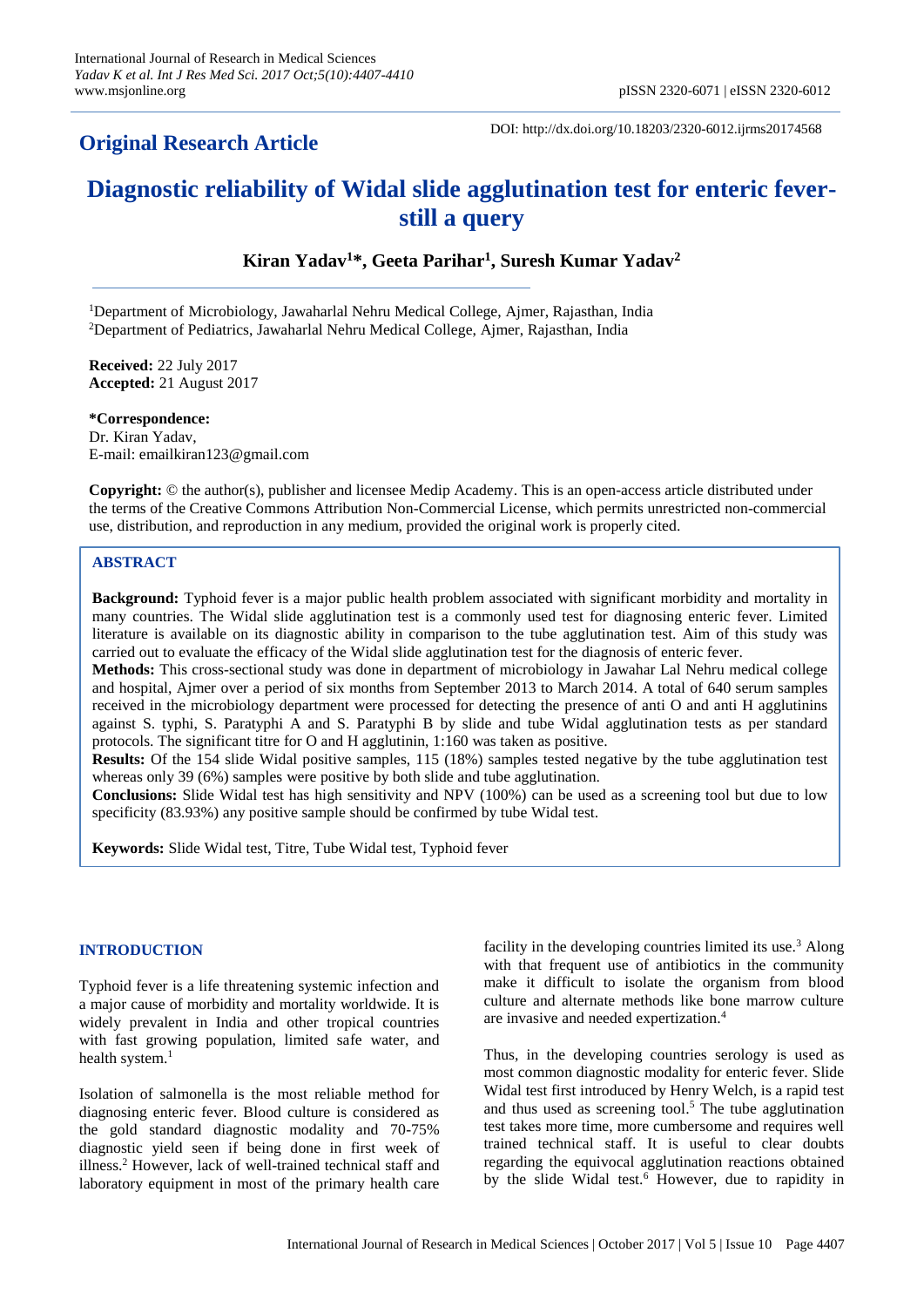availability of results of slide Widal test diagnosis being made solely on its basis in most of the laboratories. Therefore, the present study was conducted to know the efficacy and diagnostic reliability of the slide Widal test in comparison to tube Widal test.

#### **METHODS**

This cross-sectional study was done in department of microbiology in Jawahar Lal Nehru medical college and hospital, Ajmer over a period of six months from September 2013 to March 2014. A total of 640 clinically suspected enteric fever cases samples which came to microbiology laboratory for Widal test during the study period were included in the study. A total of 640 samples were centrifuged and serum was separated. The serum was subjected to Widal test by slide agglutination method according to manufacturer's instruction.

Briefly, 50µl of serum was placed upon the slide provided in the kit followed by addition of 50μl of antigen. The slide was rocked gently for one minute and observed for agglutination. The sample positive for agglutination was titrated by using the semi-quantitative Widal test as per manufacturer's recommendations.

All the samples were then tested by the tube agglutination test. Doubling dilution of the testing serum was made. Then 0.5 ml of S. typhi O antigen, S. typhi H antigen, S. paratyphi A and S. paratyphi B antigen were added to same quantity of diluted serum samples. The rack containing all the tubes was incubated in a water bath at 37°C overnight. Macroscopic agglutination was noted and recorded on the following day. The highest dilution of the serum showing visible agglutination was taken as titre of the antibodies in the testing sera. The titre of 1:160 was taken as positive towards O and H antigens.

#### *Statistical analysis*

The results of both slide and tube agglutination test were compared and analyzed using Fisher's exact test. sensitivity, specificity, positive predictive value, and negative predictive value calculated.

#### **RESULTS**

A total of 640 samples were received during the study period. The samples were first subjected to slide agglutination test. Out of 640 samples, 486 (76%) samples were negative while 154 (24%) were found to be positive. All the samples were also tested simultaneously by tube agglutination test. Out of 154 (24%) slide agglutination positive samples, 39 (25.3%) were also positive by tube agglutination whereas all the sera which were negative by slide were also negative by tube agglutination method (Table 1). From these data, it can be inferred that only 6% samples were positive by both slide and tube agglutination while 18% samples were incorrectly tested positive by slide agglutination test.

|                     |                 | <b>Tube Widal test</b> |                 |                 |                 |              |  |
|---------------------|-----------------|------------------------|-----------------|-----------------|-----------------|--------------|--|
|                     |                 | TO positive            | TO, TH positive | TO, AH positive | <b>Negative</b> | <b>Total</b> |  |
| Slide Widal<br>test | TO positive     |                        |                 |                 | 64              |              |  |
|                     | TO, TH positive |                        |                 |                 | 49              | 70           |  |
|                     | TO, AH positive |                        |                 |                 |                 |              |  |
|                     | Total           |                        |                 |                 |                 | 154          |  |

# **Table 1: Distribution of positive samples of the slide agglutination test in comparison to tube agglutination test.**

# TO positive  $\geq$ 1:160, TH positive  $\geq$ 1:160, AH positive  $\geq$  1:160.

#### **Table 2. Sensitivity, specificity, positive predictive value (PPV), negative predictive values (NPV) of Widal slide agglutination test in comparison with tube Widal test (Fisher's exact test).**

| <b>Parameter</b>         | Sensitivitv | Specificitv | PPV    | NPV  |
|--------------------------|-------------|-------------|--------|------|
| Slide agglutination test | 100%        | 83.93%      | 25.32% | 100% |

Sensitivity, specificity, positive predictive value and negative predictive value of slide agglutination test calculated (Table 2).

#### **DISCUSSION**

The isolation of bacteria from blood, bone marrow or body fluids remains the gold standard for diagnosing enteric fever. The relatively low rate of isolation from blood culture and alternative methods such as bone marrow cultures which are of invasive nature become problematic for clinicians to use them as sole diagnostic tool. Although, the Widal test has moderate sensitivity and specificity but still it remains the most common alternative to other methods in diagnosing enteric fever. We had done similar study recently in which Widal test had the sensitivity of 45% and specificity of 86%.<sup>7</sup> Now days, the tube Widal test being largely replaced by slide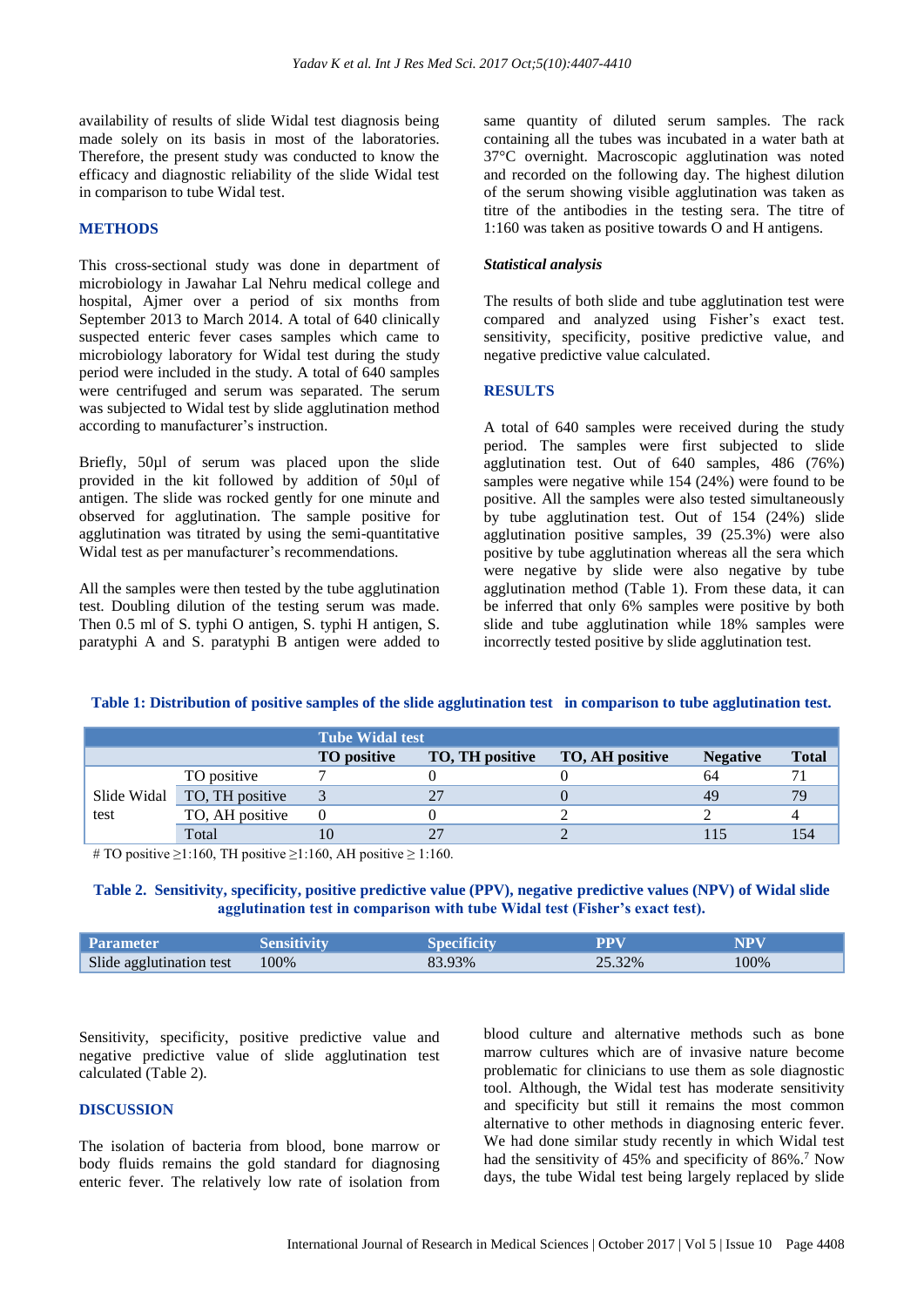agglutination test due to its rapidity, convenience and low cost.

In present study, the slide agglutination test performed well as a screening tool since it had good overall sensitivity (100%) and negative predictive value (100%). In most of the previous studies done worldwide, the slide Widal test showed high sensitivity (92%) and tube Widal showed high specificity (100%). Similarly, a study conducted in India has reported that tube Widal test had sensitivity of 57% and specificity of 83%.<sup>8</sup> In contrast, some studies reported slide test to be sensitive and specific both. $5,9$ 

However, in this study the specificity for slide Widal was relatively low (83.93%). Positive predictive value (25.32%) was significantly low, which is an important measure of diagnostic tools. These results agree with another study that show the semi-quantitative slide agglutination test performed the worst and had very poor specificity and low PPV and hence an unreliable test.<sup>10</sup> Similarly in other studies too, many false positives were observed with slide Widal test. 1,11

High false positivity by slide agglutination test in this study may be due to endemicity of disease and the presence of cross reactivity with non-bacterial infections such as malaria, dengue, infectious mononucleosis.<sup>12-14</sup> The data from this study shows that slide agglutination test can be used as a reliable test for screening out negative samples but the reliability of positive samples is still questionable. Slide Widal cannot be solely relied upon for diagnosing enteric fever as large number of samples got falsely labelled as positive and this could lead to starting of unwanted antibiotics in otherwise healthy persons. This could lead to serious consequences by further aggravating the current scenario of antibiotic resistance.

As truly said by Henry Welch "No Widal test is infallible and it is not likely that any will be developed that will lower the validity of the isolation of the etiological agent."<sup>5</sup> A culture is still the gold standard for the diagnosis of enteric fever.

The slide Widal test, performed in most of the laboratories is simple, rapid, easy to do and may be used as a good screening test. But due to large number of false positive reactions it cannot be solely used for diagnosing enteric fever. Therefore, whenever using slide agglutination test instead of the standard tube Widal test, it should always be confirmed with the results of the tube agglutination test. 15

# **CONCLUSION**

It is concluded, that even today, the Widal test remains one of the most commonly used test for diagnosing enteric fever in developing world. The slide Widal test, performed by most of the laboratories though convenient, simple and rapid test but high false positivity and low positive predictive value limits its use as a sole diagnostic modality. The slide agglutination test can be used as screening tool and the positive results should be confirmed by the tube agglutination test.

*Funding: No funding sources Conflict of interest: None declared Ethical approval: Not required*

# **REFERENCES**

- 1. Willke A, Ergonul O, Bayar B. Widal test in diagnosis of typhoid fever in turkey. Clin Diagnostic Laboratory Immunol. 2002;9(4):938-41.
- 2. Krishna S, Desai S, Anjana VK, Paranthaaman RG. Typhidot (IgM) as a reliable and rapid diagnostic test for typhoid fever. Ann Trop Med Pub Health. 2011;4:42-4.
- 3. Olsen SJ, Pruckler J, Bibb W, Thanh NTM, Trinh TM, Minh NT, et al. Evaluation of rapid diagnostic tests for typhoid fever. J Clin Microbiol. 2004;42(5):1885-9.
- 4. Begum Z, Hossain MA, Shamsuzzaman AK, Ahsan MM, Musa AK, Mahmud MC, et al. Evaluation of typhidot (IgM) for early diagnosis of typhoid fever. Bangladesh J Med Microbiol. 2009;3:10-3.
- 5. Welch H, Mickle FL. A rapid slide test for the serological diagnosis of typhoid and paratyphoid fevers. Am J Public Health Nations Health. 1936;26:248-55.
- 6. Olopoenia LA, King AL. Widal agglutination test-100 years later: still plagued by controversy. Postgrad Med J. 2000;76:80-4.
- 7. Yadav K, Yadav SK, Parihar G. A comparative study of typhidot and Widal test for rapid diagnosis of Typhoid fever. Int J Curr Microbiol App Sci. 2015;4(5):34-8.
- 8. Sherwal BL, Dhamija RK, Randhawa VS, Jais M, Kaintura A, Kumar M. A comparative study of typhidot and Widal test in patients of typhoid fever. JIACM. 2004;5(3):244-6.
- 9. Handojo I, Edijanto SP, Aryati, Patrianto P. Widal slide agglutination test using antigens from locally prevalent salmonella typhi for diagnosis of typhoid fever in children. J Kedokter Trisakti. 2004;23(2):39-46.
- 10. Keddy KH, Sooka A, Letsoalo ME, Hoyland G, Chaignat CL, Morrissey AB, et al. Sensitivity and specificity of typhoid fever rapid antibody tests for laboratory diagnosis at two sub-Saharan African sites. Bulletin World Health Organization. 2011;89(9):640-7.
- 11. Das JC. Laboratory investigations of enteric fever in children: an update. JCMCTA. 2007;18(2):37-42.
- 12. Itah AY, Akpan CJ. Correlation studies on Widal agglutination reaction and diagnosis of typhoid fever. South East Asian J Trop Med Public health. 2004;35(1):88-91.